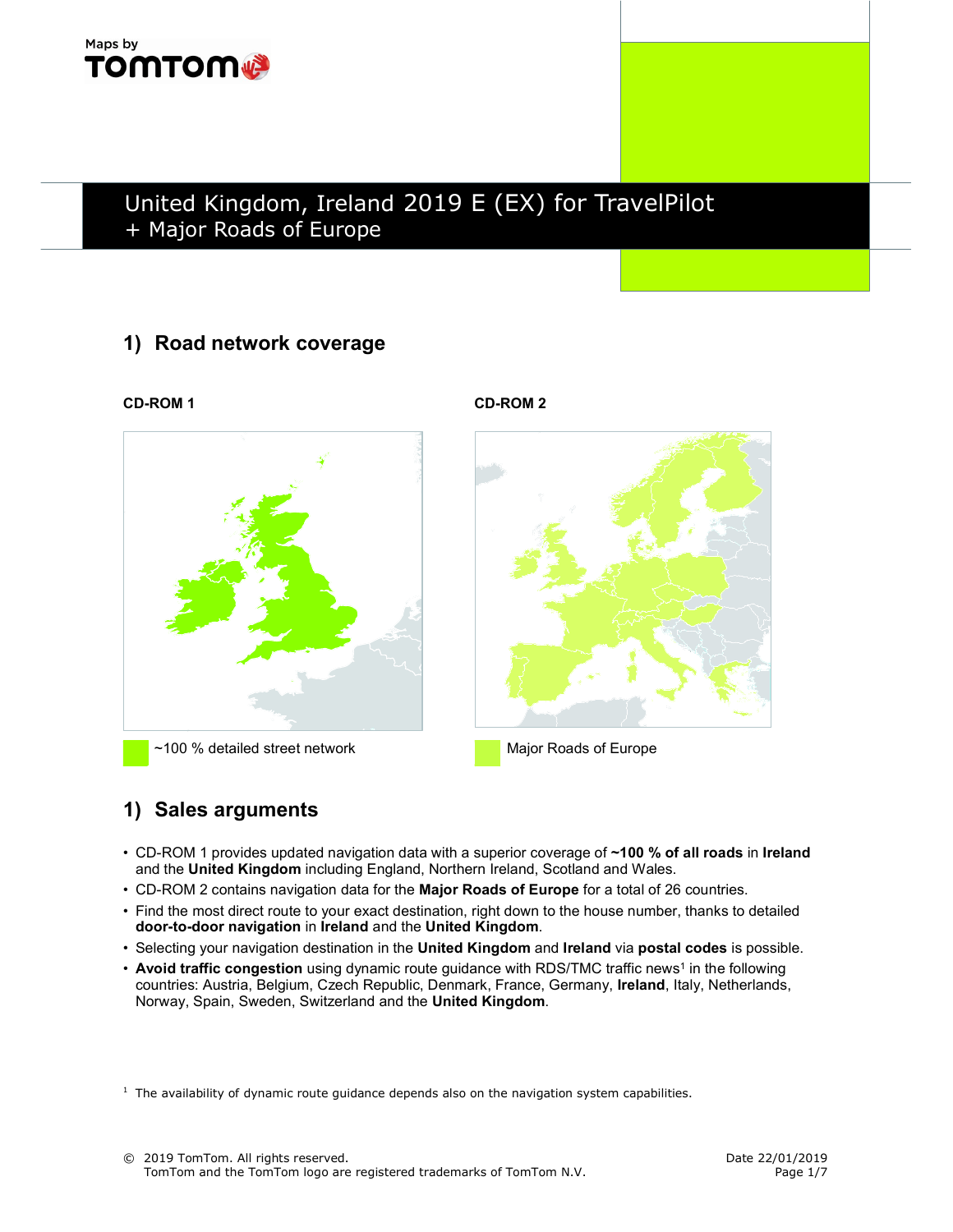## Maps by **TOMTOM®**

# United Kingdom, Ireland 2019 E (EX) for TravelPilot + Major Roads of Europe

- Find your way to the action with nearly 1.62 million extensive Points of Interest (POI) such as restaurants, petrol stations (including those offering CNG and LPG<sup>2</sup>), car parks, train stations, ... you name it (nearly 434 550 for Ireland and the United Kingdom and more than 1.18 million for Europe).
- Copy protection included.

#### Changes in comparison to the previous product 2018 E (EX)

- Navigation data have been updated for precise navigation.
- Community input from thousands of TomTom users has been included.
- Standard services for more than 46 700 POI have been added
- $2$  CNG = Compressed Natural Gas; LPG = Liquefied Petroleum Gas

### 2) General content

#### a) Countries

#### Core countries (CD-ROM 1)

Ireland and the United Kingdom

Data source: MultiNet 2018.03

#### Major Roads of Europe (CD-ROM 2)

Andorra, Austria, Belgium, Czech Republic, Denmark, Finland, France, Germany, Greece<sup>3</sup>, Hungary, Ireland, Italy, Liechtenstein, Luxembourg, Monaco, Netherlands, Norway, Poland, Portugal<sup>4</sup>, San Marino, Slovakia, Spain, Sweden, Switzerland, United Kingdom, Vatican City

Data source: MultiNet 2018.03

#### b) Coverage with respect to population

| $\frac{1}{2}$ Country <sup>5</sup> | Important roads of<br>Europe | <b>Major road</b><br>network | Interconnecting<br>network <b>\</b> | <b>Detailed street</b><br>network |
|------------------------------------|------------------------------|------------------------------|-------------------------------------|-----------------------------------|
| Austria                            | ves                          | –                            | –                                   |                                   |
| <b>Belgium</b>                     | ves                          | –                            |                                     |                                   |
| Czech Republic                     | ves                          | –                            | -                                   |                                   |

 $3$  Greece is connected to Italy via ferry and to Slovenia via "Autoput", passing the countries of former Yugoslavia.

4 Except Madeira and Azores

<sup>5</sup> Content is equally included for: Andorra, Gibraltar, Monaco, San Marino and Vatican City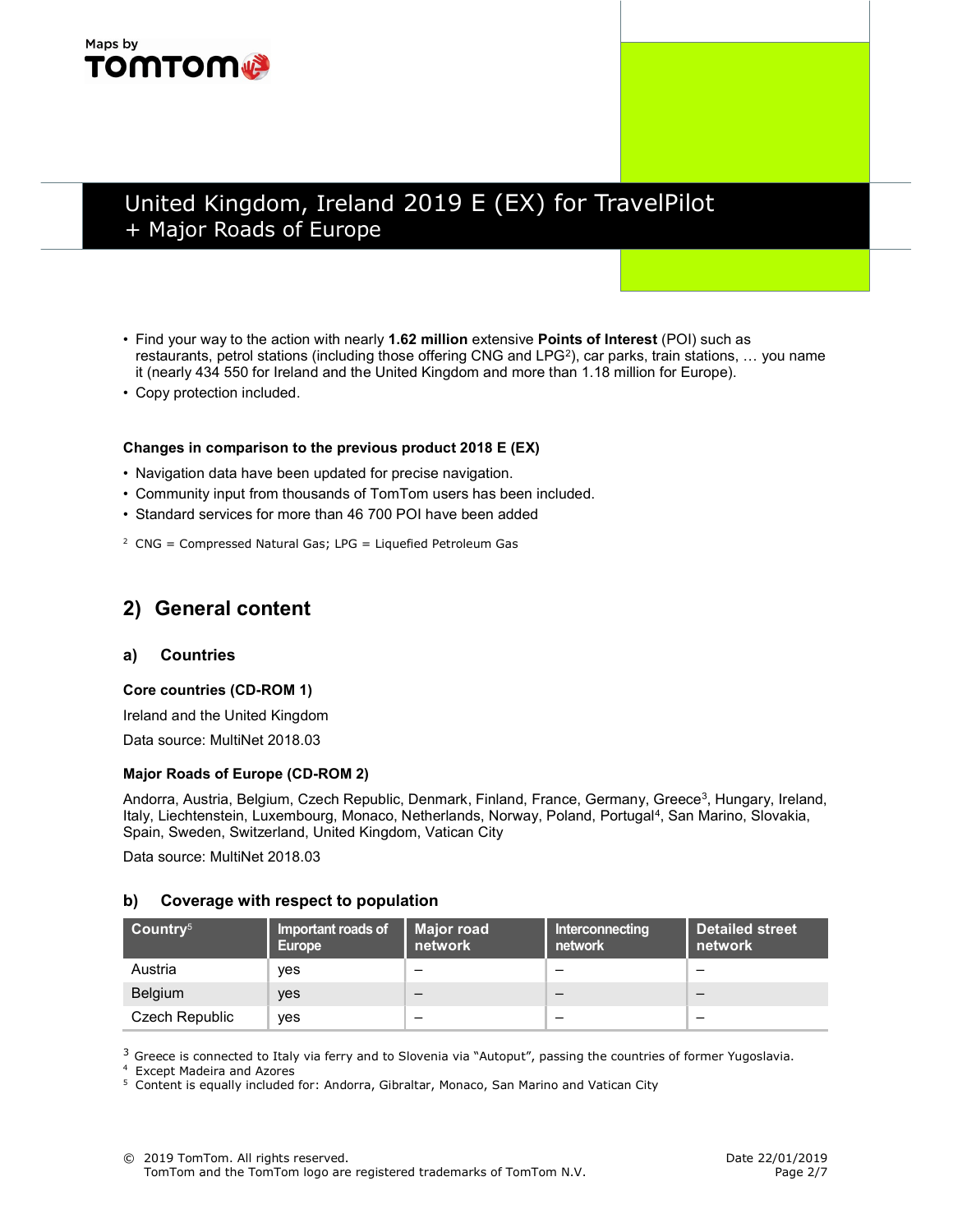## Maps by **TOMTOM®**

# United Kingdom, Ireland 2019 E (EX) for TravelPilot + Major Roads of Europe

| Country <sup>5</sup>  | Important roads of<br><b>Europe</b> | <b>Major road</b><br>network | Interconnecting<br>network | <b>Detailed street</b><br>network |
|-----------------------|-------------------------------------|------------------------------|----------------------------|-----------------------------------|
| <b>Denmark</b>        | yes                                 | —                            | $\qquad \qquad -$          |                                   |
| Finland               | yes                                 | $\overline{\phantom{0}}$     |                            |                                   |
| France                | yes                                 | $\qquad \qquad$              | $\qquad \qquad -$          | $\overline{\phantom{m}}$          |
| Germany               | yes                                 |                              | $\overline{\phantom{0}}$   |                                   |
| Greece                | yes                                 | —                            | —                          | -                                 |
| Hungary               | yes                                 | —                            | —                          | -                                 |
| <b>Ireland</b>        | yes                                 | $-100%$                      | ~100%                      | ~100%                             |
| Italy                 | yes                                 | -                            |                            | -                                 |
| Liechtenstein         | yes                                 | —                            | <b>—</b>                   | -                                 |
| Luxembourg            | yes                                 | $\overline{\phantom{0}}$     | $\overline{\phantom{0}}$   |                                   |
| Netherlands           | yes                                 | $\qquad \qquad$              | $\qquad \qquad$            |                                   |
| Norway                | yes                                 | $\overline{\phantom{0}}$     |                            |                                   |
| Poland                | yes                                 | -                            | $\qquad \qquad$            |                                   |
| Portugal              | yes                                 | -                            | $\overline{\phantom{0}}$   | $\overline{\phantom{0}}$          |
| Slovakia              | yes                                 | -                            | —                          | -                                 |
| Spain                 | yes                                 | -                            | -                          | $\qquad \qquad$                   |
| Sweden                | yes                                 | —                            | —                          | $\overline{\phantom{m}}$          |
| Switzerland           | yes                                 |                              | $\qquad \qquad$            | $\qquad \qquad -$                 |
| <b>United Kingdom</b> | yes                                 | $-100%$                      | ~100%                      | ~100%                             |

### c) Product content

| <b>Country</b>        | <b>House number</b><br>ranges | <b>Postal codes</b> | <b>RDS/TMC<sup>6</sup> tables for dynamic</b><br>route guidance |
|-----------------------|-------------------------------|---------------------|-----------------------------------------------------------------|
| Austria               |                               |                     | yes                                                             |
| Belgium               |                               |                     | yes                                                             |
| <b>Czech Republic</b> |                               |                     | yes                                                             |
| <b>Denmark</b>        |                               | –                   | yes                                                             |
| France                |                               | –                   | yes                                                             |
| Germany               |                               |                     | yes                                                             |

<sup>6</sup> The availability of dynamic route guidance depends also on the navigation system capabilities.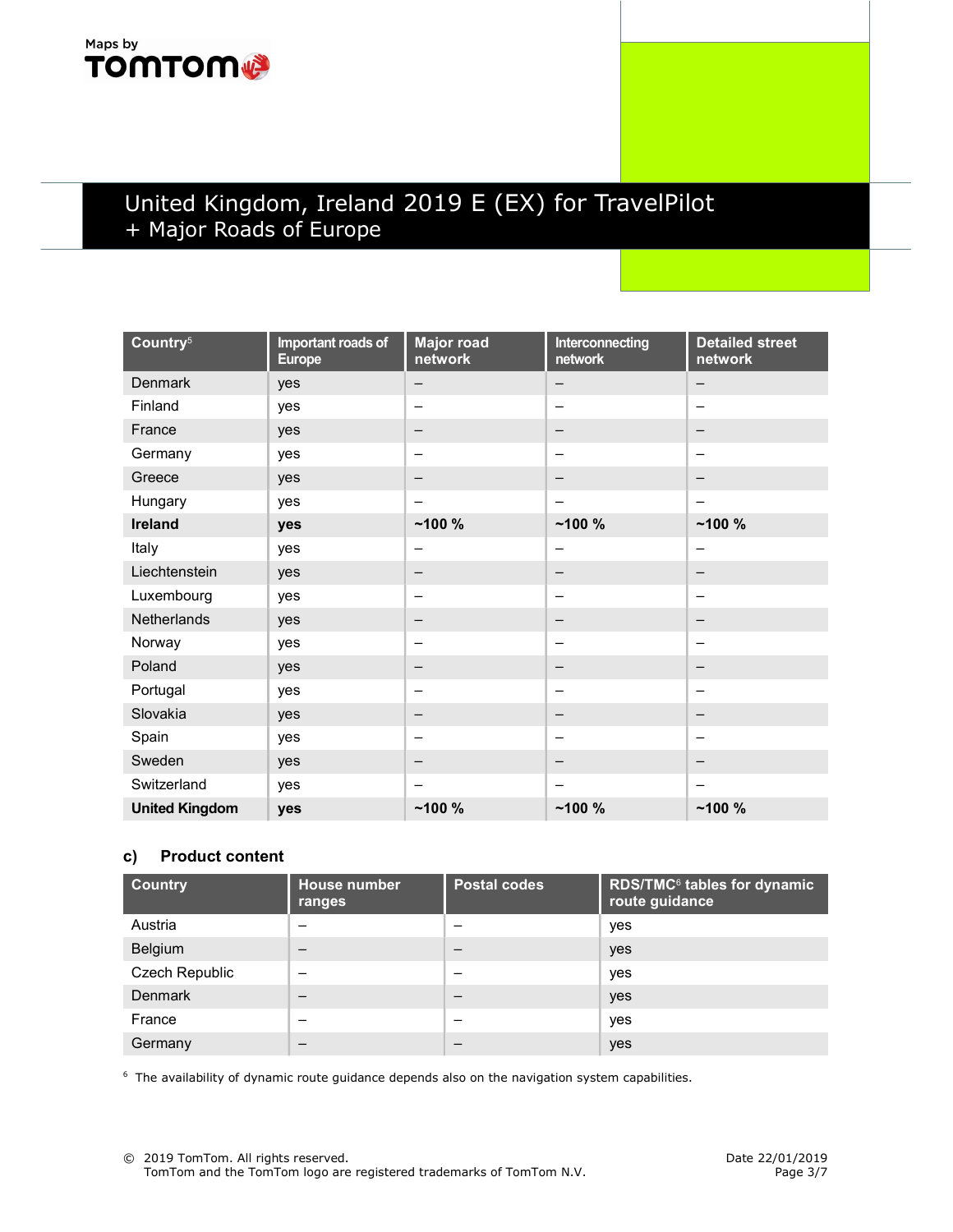## Maps by **TOMTOM**

# United Kingdom, Ireland 2019 E (EX) for TravelPilot + Major Roads of Europe

| <b>Country</b>        | <b>House number</b><br>ranges | <b>Postal codes</b> | RDS/TMC <sup>6</sup> tables for dynamic<br>route guidance |
|-----------------------|-------------------------------|---------------------|-----------------------------------------------------------|
| <b>Ireland</b>        | $~100\%$                      | available           | n.a.                                                      |
| Italy                 | –                             |                     | yes                                                       |
| <b>Netherlands</b>    | -                             | -                   | yes                                                       |
| Norway                | –                             | —                   | yes                                                       |
| Spain                 |                               | –                   | yes                                                       |
| Sweden                |                               | –                   | yes                                                       |
| Switzerland           | -                             | -                   | yes                                                       |
| <b>United Kingdom</b> | $~100\%$                      | available           | n.a.                                                      |

For countries not listed in the table, neither house number ranges nor postal codes nor dynamic route guidance using RDS/TMC are included.

### 3) Geometry

This product contains navigation data for more than 1.94 million km.

CD-ROM 1 (Ireland and the United Kingdom) contains 705 527 km and CD-ROM 2 (Major Roads of Europe) contains 1 241 084 km. Length has to be seen as total road net length with all different lanes as far as digitised.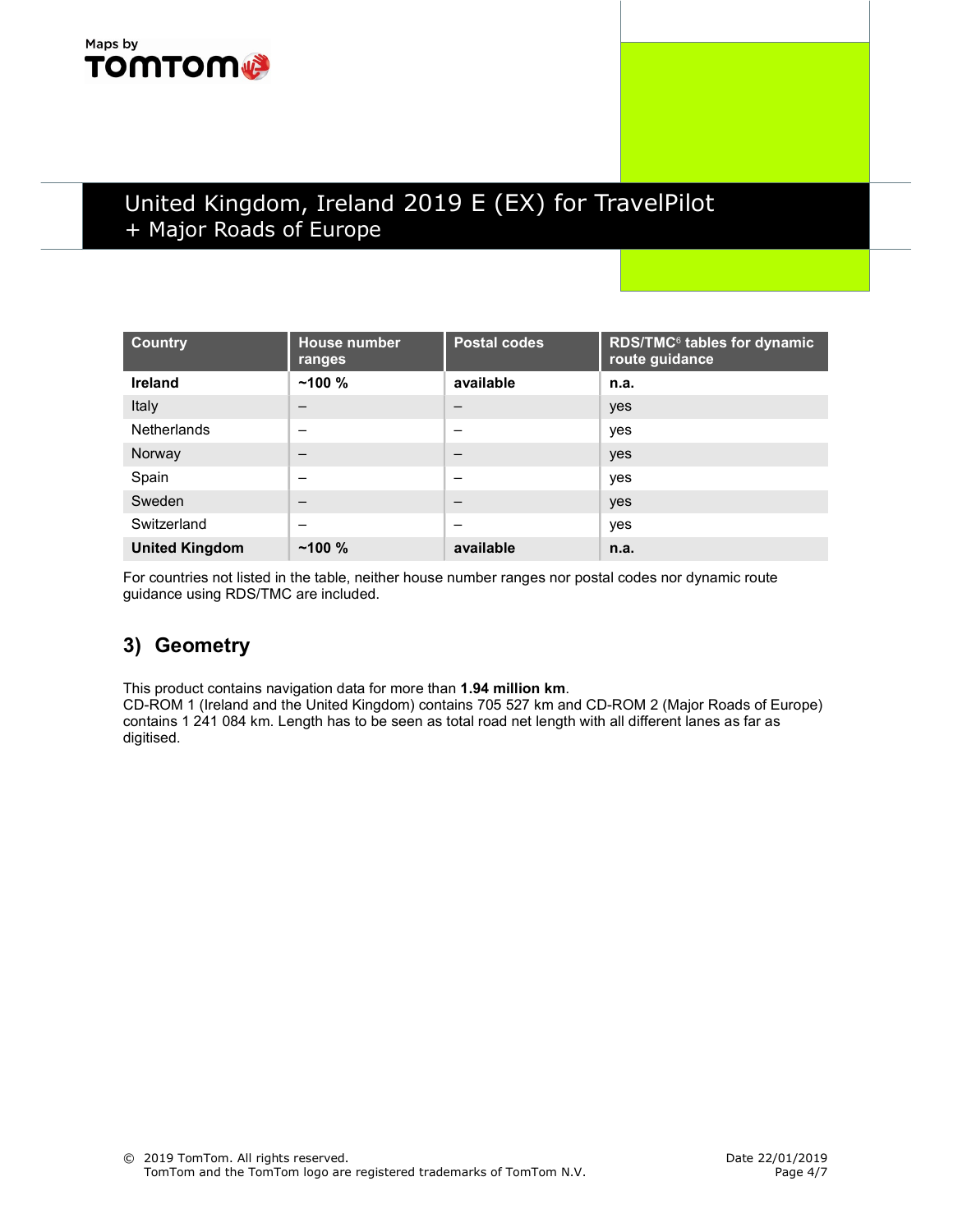## Maps by **TOMTOM®**

# United Kingdom, Ireland 2019 E (EX) for TravelPilot + Major Roads of Europe

# 4) Standard services/POI

#### Core countries (CD-ROM 1)

| Service/POI name            | <b>Number</b> |
|-----------------------------|---------------|
| Airport                     | 105           |
| Amusement park              | 1650          |
| Border crossing             | 30            |
| <b>Bosch</b>                | 422           |
| Car dealership <sup>7</sup> |               |
| Alfa Romeo                  | 174           |
| Audi                        | 150           |
| <b>BMW</b>                  | 341           |
| <b>Bosch</b>                | 1             |
| Chrysler                    | 1             |
| Citroën                     | 509           |
| <b>DAF Truck</b>            | 137           |
| Ferrari                     | 20            |
| Fiat                        | 406           |
| Ford                        | 726           |
| Garage                      | 116 962       |
| Honda                       | 382           |
| <b>Land Rover</b>           | 278           |
| MAN-Neoplan                 | 74            |
| <b>MAN-Truck</b>            | 40            |
| Maserati                    | 366           |
| Mazda                       | 35            |
| MB-Bus                      | 99            |
| <b>MB-Truck</b>             | 153           |
| Mercedes Benz               | 166           |
| Mitsubishi                  | 3             |
| Nissan                      | 487           |

| Service/POI name    | <b>Number</b> |
|---------------------|---------------|
| <b>OMNIplus</b>     | 2             |
| Opel                | 65            |
| Peugeot             | 527           |
| Porsche             | 35            |
| Renault             | 252           |
| Scania              | 99            |
| Seat                | 296           |
| Setra               | 30            |
| Skoda               | 246           |
| Smart               | 97            |
| Toyota              | 410           |
| Volkswagen          | 420           |
| Volvo               | 246           |
| <b>Volvo Bus</b>    | 84            |
| <b>Volvo Trucks</b> | 67            |
| Car rental          | 816           |
| Cinema              | 449           |
| Embassy             | 291           |
| Exhibition          | 306           |
| Ferry terminal      | 2910          |
| Golf course         | 627           |
| Government office   | 1688          |
| Hospital            | 167           |
| Hotel/Motel         | 24 292        |
| Motorway exit       | 832           |
| Motorway service    | 189           |
| Mountain pass       | 47            |
| Museum              | 2038          |
| Other destinations  | 6 1 2 6       |

<sup>7</sup> The availability of car dealerships depends also on the navigation system capabilities.

© 2019 TomTom. All rights reserved. Date 22/01/2019 TomTom and the TomTom logo are registered trademarks of TomTom N.V. Page 5/7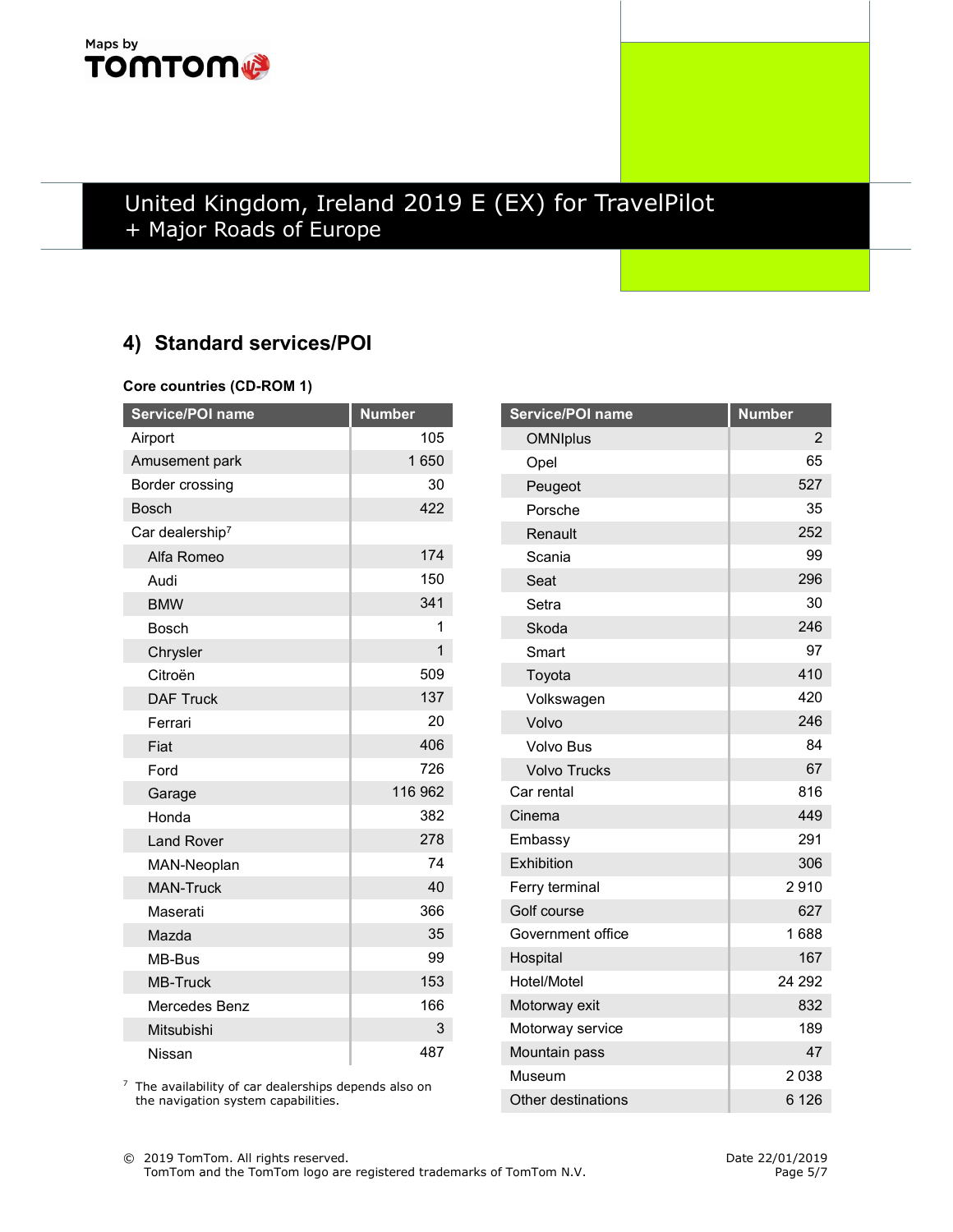# Maps by **TOMTOM**

# United Kingdom, Ireland 2019 E (EX) for TravelPilot + Major Roads of Europe

| <b>Service/POI name</b> | <b>Number</b> |
|-------------------------|---------------|
| Parking                 | 15 674        |
| Petrol station          | 9992          |
| Petrol station (CNG)    |               |
| Petrol station (LPG)    | 854           |
| Post office             | 11 466        |
| Railway station         | 3 2 1 2       |
| Restaurant              | 95 273        |
| Shopping centre         | 2 441         |

| <b>Service/POI name</b>  | <b>Number</b> |
|--------------------------|---------------|
| Sports centre            | 35 035        |
| Theatre                  | 1696          |
| Winery                   | 2             |
| 7οο                      | 308           |
| Total                    | 345 773       |
| Town centre              | 88 771        |
| Total incl. town centres | 434 544       |

### Major Roads of Europe (CD-ROM 2)

| <b>Service/POI name</b> | <b>Number</b> |
|-------------------------|---------------|
| Airport                 | 1 2 7 1       |
| Border crossing         | 1 3 5 1       |
| Ferry terminal          | 1797          |
| Motorway exit           | 14 525        |
| Motorway service        | 8869          |
| Mountain pass           | 1 2 8 7       |

| Service/POI name                | <b>Number</b> |
|---------------------------------|---------------|
| Petrol station                  | 79 750        |
| Petrol station (LPG)            | 19 571        |
| Petrol station (CNG)            | 2045          |
| Total                           | 130 466       |
| Town centre                     | 1 054 256     |
| <b>Total incl. town centres</b> | 1 184 722     |

## 5) Compatibility

This is a TravelPilot E (EX) product and can be used with the following navigation systems:

Factory installed navigation systems of

- Audi BNS 5.x
	- in A3 and TT as of 06.2006
	- in A4 from 06.2006 until 11.2007
- FORD TravelPilot EX
	- in C-Max from 04.2004 until 10.2007
	- in Fiesta from 04.2005 until 09.2008
	- in Focus from 08.2004 until 11.2007
	- in Fusion from 04.2005 until 10.2008
	- in Galaxy from 04.2006 until 11.2007
	- in Mondeo from 04.2004 until 11.2007
	- in S-Max from 03.2006 until 10.2007
	- in Transit from 05.2006 until 08.2008